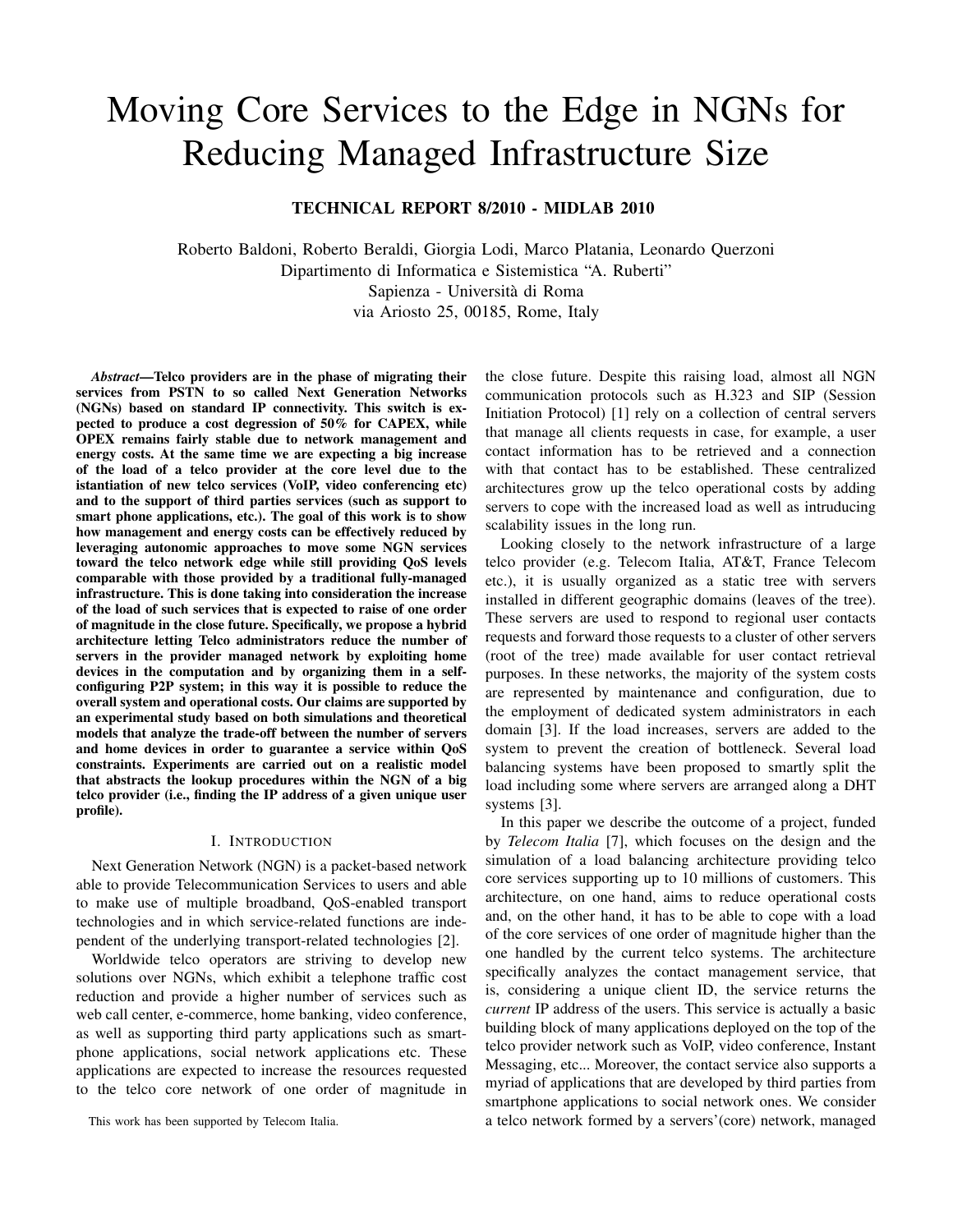by the telco provider, and an edge network. The latter is actually a DHT formed by devices installed at user premises, namely Home Gateways. The load of contacts' requests is then balanced between the managed network and the edge one in order both to respect the QoS of the core service and to reduce the management costs. We study how the number of servers can be reduced by including opportunistically home gateways in the computation<sup>1</sup>. The study starts with a test of performance of specific servers and home gateways, then such real data are used as an input to a simulation of the contacts lookup service over a 10 millions customer network. At the same time we build a analytic model of the architecture to validate the simulation results.

The performance analysis shows that our hybrid architecture can reduce the number of servers of one order of magnitude passing from a managed network of thirty servers (actual size of the inter-regional core infrastructure for a mid-large size telco operator) to a few units when this small managed network is combined with an edge network of four millions home gateways. From the point of view of the telco provider, this translates into a substantial reduction of (i) the OPerating EXpences (OPEX) for running the system, namely maintenance, management, and energy costs, and (ii) the CAPital EXpenditure (CAPEX) for the smaller number of servers forming the core network. In the paper we do not discuss energy savings in the core network routers because it is well known by providers that the actual energy saving is on the server farm. The increase of power consumption between an idle core router and a 100% traffic loaded router is 1% [20]. Considering that the cost of energy is on average 20% of the cost of the installed devices [20], the additional cost due to the 100% traffic load on a router is 0.2%, while the cost of energy for a server is roughly 50\$ for 100\$ of deployed equipment (so 50% compared to  $0.2\%$ ).

The rest of this paper is structured as follows. Section II describes a background in the area of VoIP and NGNs and a number of works similar to our proposed solution. Section III presents the system model, while Section IV illustrates the solution we propose. Section V describes the theoretical model that allows us to model the telco system infrastructure. Section VI presents an experimental evaluation we have conducted in real settings and using the designed theoretical model. Finally, section VII concludes this paper highlighting some future works.

## II. BACKGROUND

The evolution of voice services offered by telco operators has been driven by the disruptive technological changes that happened in their core networks. The first of these changes happened with the migration of the Public Switched Telephone Network (PSTN) from a strongly hierarchical structure based on the widespread usage of analog exchanges, to a more modern digital network based on the usage of virtual channels. The next evolutionary step is happening today: telco networks are slowly moving their voice services from the existing circuit switching PSTNs to IP-based packet switching networks that promise services with adequate quality at lower costs. These new networks are usually referred to as Next Generation Networks (NGNs).

A NGN decouples QoS-enabled transport technologies from service-related functions which are independent of the underlying transport-related technologies. A key characteristic of a NGN is its supports to generalized mobility which will allow consistent and ubiquitous provision of services to users. To this end, a variety of identification schemes which can be resolved to IP addresses for the purposes of routing in IP networks has to be provided [2]. A fundamental identification scheme is mapping a user profile to its current IP address.

For example, in the Session Initiation Protocol (*SIP*) [1] when a user comes online, it registers to a server called Registrar, and informs that it is able to accept incoming calls. Proxy servers are used for users lookup procedure: if the requested user is outside of a proxy's domain, the request is forwarded to another proxy closer to the target. Redirect Servers are used to manage possible users handover, providing an alternative route if the target has moved, while a Location Server is used as a database containing a list of bindings between SIP-URIs and users location.

Throughout this paper we refer to a generic *location service* that maps user profile to IP address as detailed later in the next section. In general, implementing the service on a single server machine exhibits a number of limitations:

- Scalability: when the number of connected users increases, servers may become overloaded; this, in turn, has a serious impact on the time needed for a lookup procedure.
- **Maintenance**: each maintenance operation needs to be performed both on client and server side.
- *•* Availability: if the network infrastructure is damaged, for example due to battlefields or natural disasters, the Internet Service Provider (ISP) could be unable to provide access to users.

P2P is an attractive alternative for addressing these drawbacks. In fact, several solution has been proposed to replace the standard SIP lookup procedure by an existing P2P protocol [9]; typically, the lookup procedure is performed over a Distributed Hash Table (DHT). For example, Johnston in [5] presents a SIP-using-P2P algorithm in which users location information are directly stored in the DHT, without using traditional SIP Registrar and Location servers. In [3] authors distinguish between super-nodes, i.e., nodes with high capacity (bandwidth, CPU, memory) and availability (uptime, public IP address), and ordinary nodes. Super nodes are organized in a DHT, i.e.: Chord [4], while ordinary nodes maintain a connection with a single super node. All users' information are stored on the DHT; thus, all lookup procedures are performed on it. SIP is used as underlying protocol for locating users, joining the DHT, registering users, call setup and instant messaging.

<sup>&</sup>lt;sup>1</sup>A user can switch on/off the device while the telco operator can manage it remotely if the device is switched on.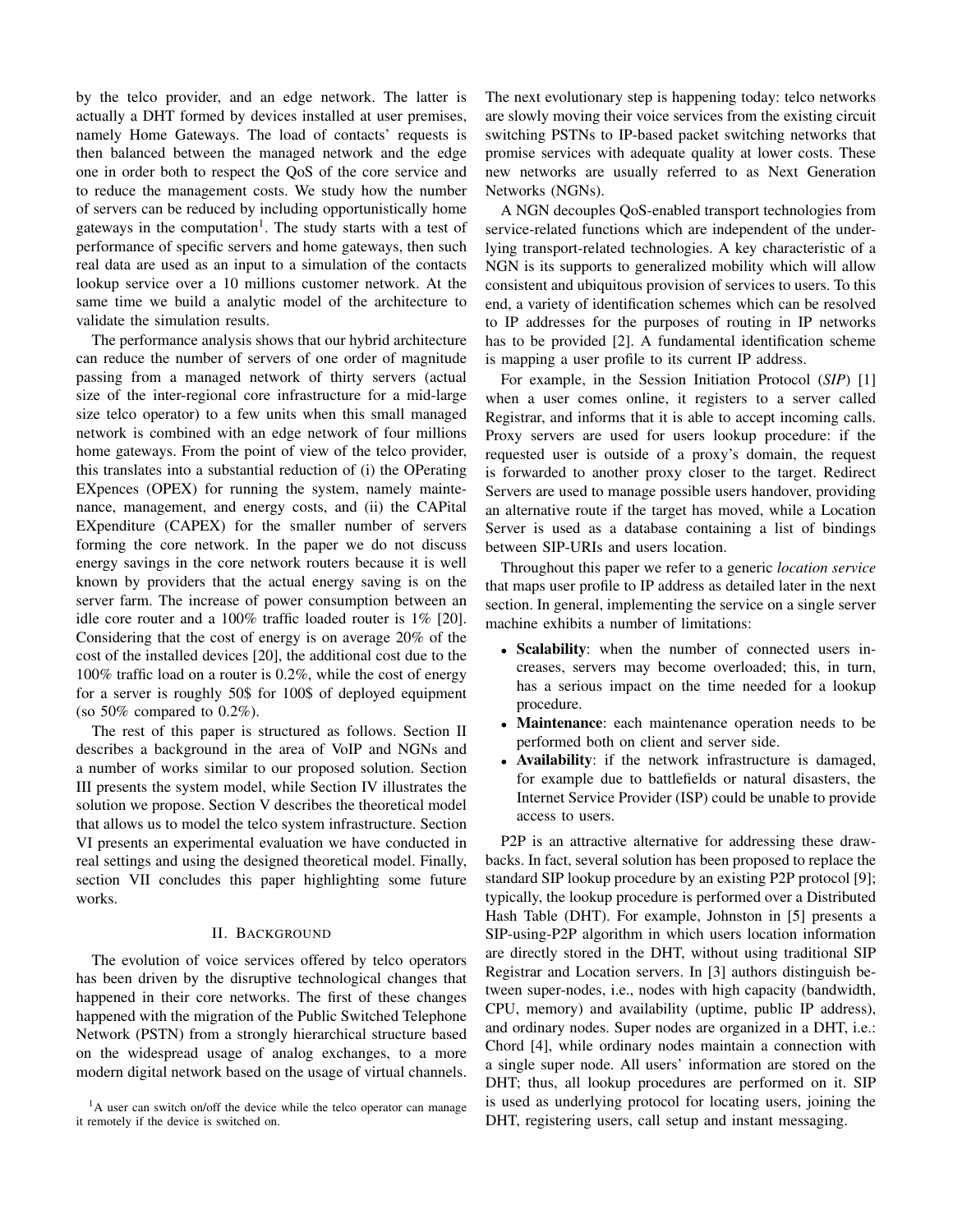SOSIMPLE [8] combines the traditional SIP and SIMPLE, a set of SIP extensions for Instant Messaging (IM). All nodes in SOSIMPLE have the same responsibility (i.e., no super nodes) and are organized in a DHT based on Chord.

In [21] authors present an interworking of two different systems: IMS, i.e. the new adopted and highly centralized architecture in NGN, and P2PSIP. Differently from our work, in which we propose an integrated solution of a centralized and a distributed network, [21] proposes an interconnection through proxy servers between two separate networks. In addition, it describes just the architecture, while our work comes along with an experimental and theoretical evaluation.

From the assessment of the state of the art we can conclude that all these works provide a detailed description of the architectures and the implemented functionalities related to a single service (i.e., VoIP); however, none of them presents an analysis of the performances of those architectures. In contrast, our work aims at (i) describing how the system infrastructure is structured and the telco services (VoIP, Instant Messaging, video conference, ...) that can be provided, and (ii) discussing an extensive experimental study we have carried out that points out the performance of our system in terms of users information lookup latency. To the best of our knowledge, this type of evaluation is the first attempt in this context.

Just other few works focus on performance evaluation; however only of systems such as Skype [6], [11] and other VoIP applications, such as Google Talk [13] and MSN [12].

# III. SYSTEM MODEL

The internal architecture of a NGN can be described in terms of two Network Access Points (NAPs): Access Routers (ARs) and Home Gateways (HGs). An AR is a powerful server playing the role of NAP for a wide geographical area. An HG instead is a small device installed at users' homes by telco providers. It is characterized by limited computational resources and scarce available memory. We consider the IP architecture of an NGN depicted in figure 1, where are identified core services and applications supporting third party services hosted on a telco network.

*a) Core service model:* We model a *location service* that is accessed through a *lookup* and an *update* primitive. Specifically, the *lookup*(*UserID*) primitive retrieves the user profile associated to a given UserID. The user profile contains at least the current IP address of the user. For example, in a VoIP application UserID corresponds to the phone number and the lookup procedure provides the *phone-number IP address* mapping which is exploited on a per-call basis. As another example, push-based applications use lookup to implement the push information delivery model, e.g., the Apple MobileMe adopts push technique to send information (mail, contacts and calendar) to iPhone, iPad, or iPod Touch.

The lookup primitive implements an exact-match semantic: it returns either a single user profile whose associated UserID fully matches the one provided by the issuer, or an empty result if the profile does not exist. The lookup operation performance



Fig. 1. Expected Services offered by a telco provider

is critical for many applications. For example, in VoIP the lookup time is directly translated into the end users Quality of Experience (QoE) and should be kept typically below 200 ms [3]. In general, the lookup service should guarantee short lookup time for QoS requirements enforcement (i.e., low latency), limited control message overhead, low memory and processors consumption on the NAPs, dependability (i.e., no false responses on lookup requests).

The *update*(*UserID*, *UserProfile*) procedure is used to periodically refresh the user profile associated to UserID. It is issued by a user every time his/her IP address changes. However, a user renews his/her data once per hour even if the associated IP address doesn't change, a mechanism similar to the one presented in [1].

*b) User model:* We consider a system composed of a fixed number of users accessing the IP network via a NAP. We distinguish between fixed and mobile users. Fixed users access the network via their own HG or through an AR (for example because they are using dial-up connections). Mobile users, on the other hand, always get the access through an AR. Once a user has joined the IP network, he/she sends his/her new profile to the location service and refreshes it periodically.

# IV. HYBRID ARCHITECTURE FOR BALANCING USERS REQUESTS

A telco provider usually implements the location service exploiting ARs: all the users' lookup and update messages are sent to ARs; the server storing the required user profile triggers a disk access, that represents the main service load.

In the proposed solution we move part of the location service load on a service implemented exploiting the HGs subsystem. In the NGN the location service is very likely to increase in volume and this can cause performance penalties that can in turn translate into a service scalability problem. By moving part of this load on the HGs we aim at mitigating this problem. More precisely, the system architecture we propose is organized in two levels: a *managed core* level, populated by ARs connected through a clique, and an *unmanaged edge*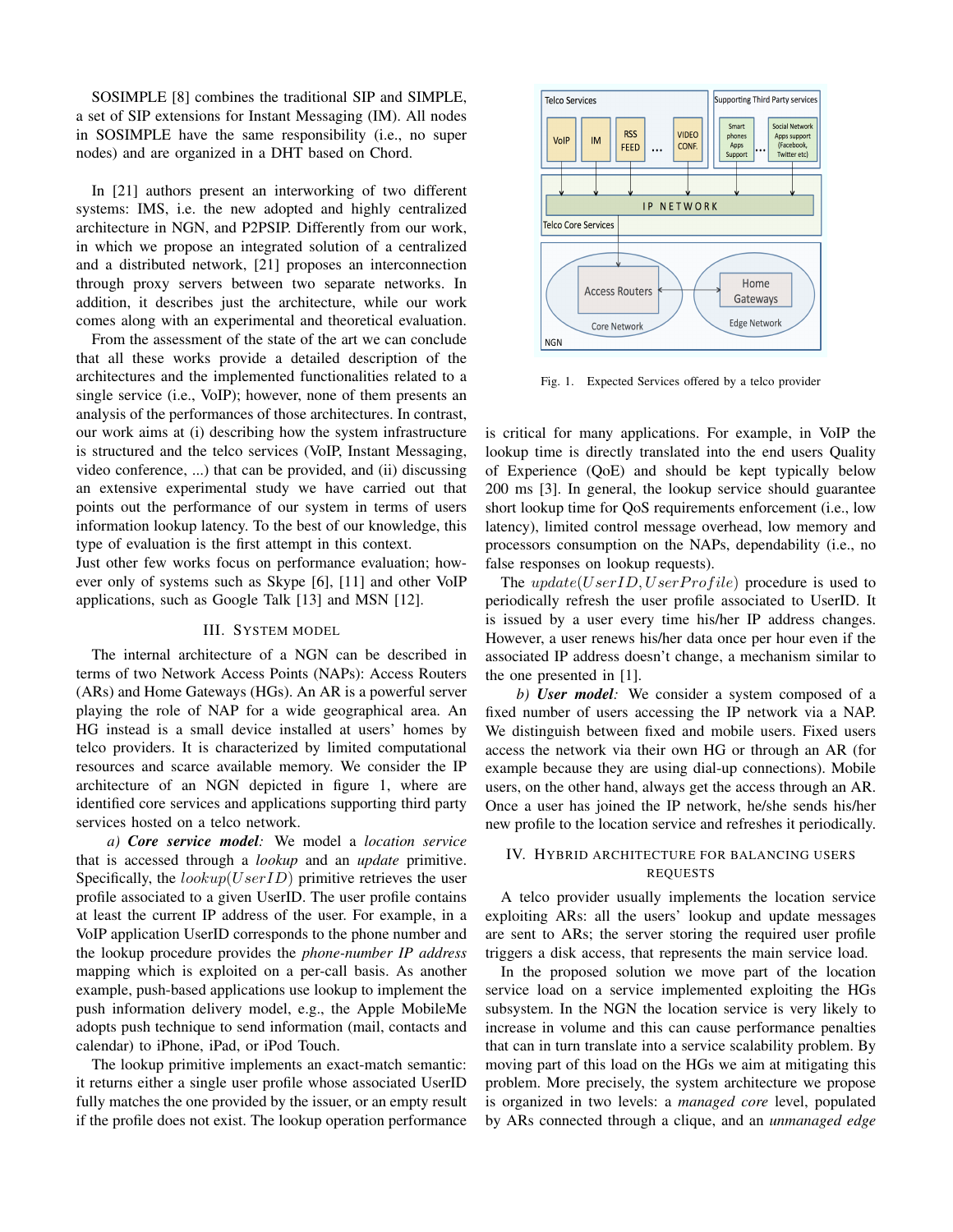

Fig. 2. Hybrid architecture for load balancing

level, populated by HGs, connected through a DHT. Due to its simple structure and popularity, we have chosen Chord [4] as DHT. Both the clique and DHT are implemented over an IP network. In addition, each HG maintains an IP connection with a single AR, assigned at random by the telco provider. Figure 2 illustrates a sketch of the overall architecture.

Both ARs and HGs store user profiles; the profiles are replicated in *k* copies, with the constraint that at least one of them is stored in both the managed and unmanaged networks. We assume that each AR stores a fraction of the user profiles and uses an in-memory hash table to rapidly redirect a lookup request towards the AR that contains the full user profile.

Thus, each AR knows where a user profile is stored in the clique, and the lookup procedure costs  $O(1)$  messages. In contrast, each HG stores just a limited number of user profiles (due to its available memory), and the lookup procedure costs  $O(log(n))$  [4] messages in the worst case.

The service works as follows: all lookup requests generated by users connected through ARs and HGs are sent to the core network. When an AR extracts a lookup message from the *Incoming Messages* queue (see figure 3), it accesses the hash table to find the destination. If the destination is itself, then it enqueues the message into the *Access to memory* queue; otherwise, with probability *p*, that message is redirected to the DHT subsystem, and with probability  $1 - p$  to the destination AR.

Even update messages are sent to the core network. When an AR extracts an update message from the *Incoming Messages* queue, it accesses the hash table to find the destination AR. Hence, the *Access to memory* queue contains all the update requests for profiles stored in the local disk and only a fraction of lookup requests that it can directly serve. Updates are not redirected over the DHT. However, in order to guarantee profiles consistency, when an AR updates a user profile, it executes an update procedure over the DHT. The motivations behind the choice of this architecture are twofold: (i) we exploit ARs' memory availability and bandwidth to connect ARs through a clique. This ensures a fast lookup latency; (ii)



Fig. 3. Internal representation of a Network Access Point

we use a distributed system among HGs in order to download part of the traffic from the clique, thus reducing the time spent by a message in the AR's *Access to Memory* queue; this helps us in preserving preserve QoS in terms of latency, and avoiding message losses. The use of a DHT as distributed system contributes to minimize the time necessary to localize a resource.

# V. THEORETICAL MODEL

In this section we describe a theoretical model that can be used in order to predict the mean messages delay as function of the load imposed on ARs and HGs. We express the load on a device as the ratio between incoming and processed messages in a time unit. Without loss of generality, we consider NAPs equipped only with the *Access to Memory* queue; the motivation is that the disk access time is two order of magnitude greater than the extracting message time. Thus, the time spent by a message in the *Incoming Messages* queue can be considered negligible.

The *Access to Memory* queue is modelled as a M/M/1 message queue [14], that is a single-server FIFO queue model in which arrivals are a Poisson process (as, for example, telephony calls arrival [15]), the service time is exponentially distributed, and the buffer length is infinite. The model is characterized by two main parameters: (i)  $\mu$ , which is the number of processed messages in a time unit; (ii)  $\lambda$ , which is the number of incoming messages in a time unit. The ratio  $\rho = \frac{\lambda}{\mu}$  is called *traffic intensity*. In order to guarantee queue stability, it must be  $\rho < 1$ .

As our aim is to define a theoretical model that computes the average message latency for both ARs and HGs, we use the well-known Little's theorem in the queue model:

$$
W = \frac{1}{\mu(1 - \rho)}\tag{1}
$$

where *W* is the average time spent by a message in a queue.

For the sake of simplicity, in our analysis we consider the managed network consisting of a single AR: a lookup message is queued just in the AR containing the requested profile, which is reached at most in two hops (we neglect transmission delay in the core network). Thus, the time spent by a message in the queue is determined by: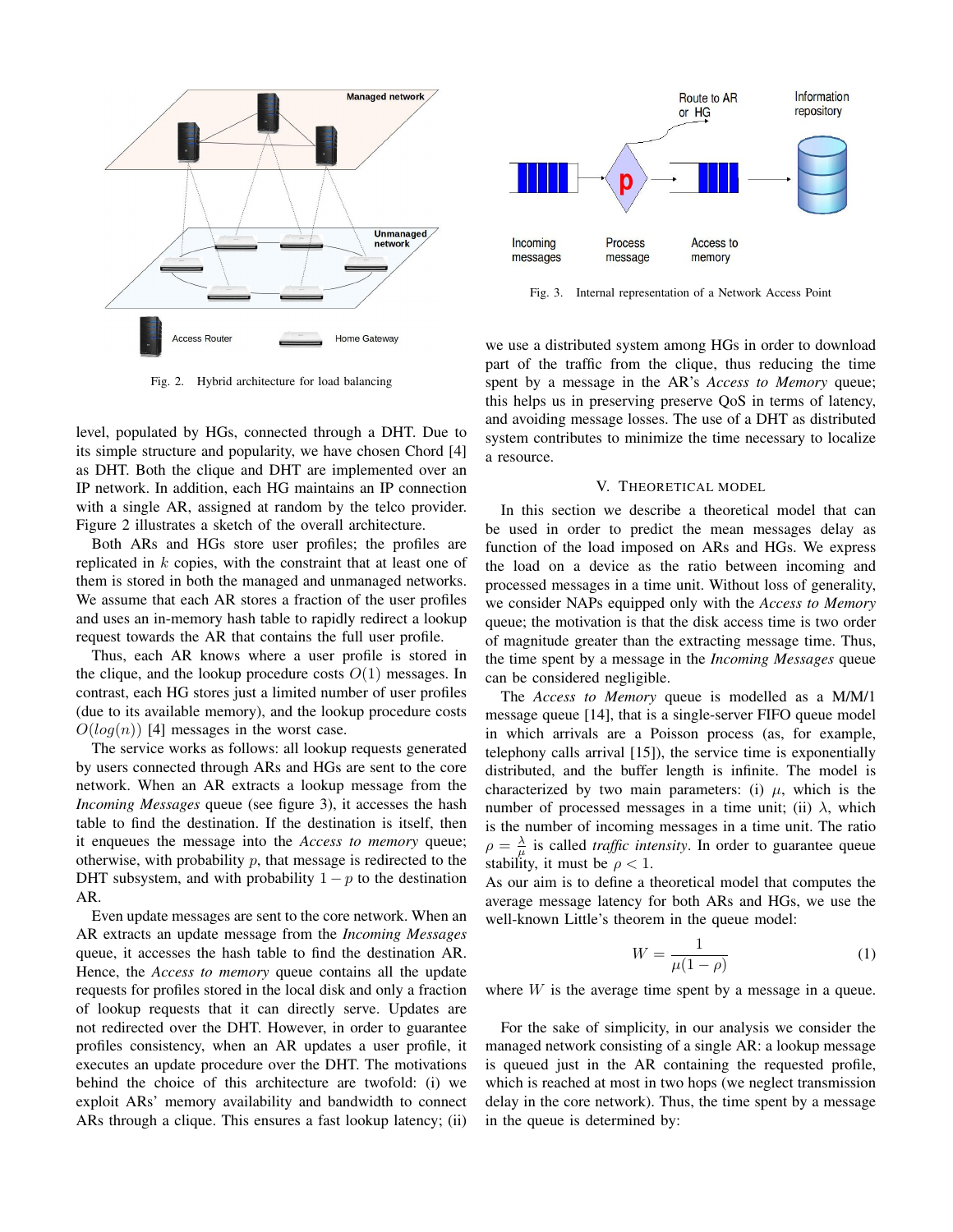| $\mu_{AR}$       | number of messages processed by AR/sec |  |
|------------------|----------------------------------------|--|
| $\lambda_{AR}$   | number of incoming messages to AR/sec  |  |
| $\rho_{AR}$      | $\lambda_{AR}/\mu_{AR}$                |  |
| $\mu_{HG}$       | number of messages processed by HG/sec |  |
| $\lambda_{HG}$   | number of incoming messages to HG/sec  |  |
| $\rho_{HG}$      | $\lambda_{HG}/\mu_{HG}$                |  |
| $N_{AR}$         | number of ARs in the network           |  |
| $N_{HG}$         | number of HGs in the network           |  |
| $\alpha$         | number of lookups                      |  |
| В                | number of updates                      |  |
| $\Delta t_{hop}$ | mean transmission delay per DHT hop    |  |
| р                | traffic redirection probability        |  |
|                  |                                        |  |

TABLE I PARAMETERS OF THE MODEL

$$
W_{AR} = \frac{1}{\mu_{AR}(1 - \rho_{AR})}
$$
 (2)

In contrast, for the unmanaged network we consider intermediate steps before reaching the target HG: the average number of hops in Chord is  $\frac{1}{2} \log_2 N$  [4], with *N* that represents the network size. Thus, formula (1) in case of HGs becomes:

$$
W_{HG} = \frac{1}{2} \log_2 N_{HG} \Delta t_{hop} + \frac{1}{\mu_{HG} (1 - \rho_{HG})}
$$
 (3)

where  $N_{HG}$  is the number of HGs in the network and  $\Delta t_{hop}$ the mean transmission delay per DHT hop.

*ρAR* and *ρHG* represent the messages load over an AR and an HG respectively. In particular, *ρAR* depends from the update and the fraction 1 *− p* of lookup in a time unit. Since users are HGs are randomly assigned to an AR, we can consider the overall load splitted uniformly over ARs. Thus, *ρAR* is:

$$
\rho_{AR} = \frac{\alpha(1-p) + \beta}{N_{AR} \mu_{AR}} \tag{4}
$$

where  $\alpha$  is the total number of lookups,  $\beta$  the total number of updates and *NAR* the number of ARs in the managed network.

Similarly,  $\rho_{HG}$  depends on the fraction  $p$  of lookup messages redirected by AR connected to it, and on the fraction  $\frac{1}{N_{HG}}$  of updates coming from that AR (an AR issues an update procedure over the DHT by choosing at random the target HG). Thus,  $\rho_{HG}$  is:

$$
\rho_{HG} = \left(\frac{\alpha}{N_{AR}N_{HG}}p + \frac{\beta}{N_{HG}}\right)\frac{1}{\mu_{HG}}
$$
(5)

All the parameters used in these formulas are explained in Table I

Finally, the average time spent by a message in system queues is determined as follows:

$$
W = (1 - p) W_{AR} + p W_{HG}
$$
 (6)

### VI. EVALUATION

In this section we describe an evaluation of our solution, first validating the earlier introduced theoretical model through an experimental analysis on real devices, and then simulating a telco services in a large scale system.

## *A. Theoretical model validation*

In order to validate our theoretical model we run several simulations on two real devices; namely, a 3 GHz QuadCore PC acting as an AR equipped with 4 GB RAM and 64-bits Linux Ubuntu 9.04 OS, and a router Linksys WRT54GL acting as an HG equipped with 200 MHz CPU speed, 16 MB RAM and Linux OpenWRT Kamikaze 8.09.2 OS.

We have evaluated separately ARs and HGs, fixing  $p = 0$  and  $p = 1$  in (6), respectively. In both cases, we set the time unit to 1 second.

*c) AR evaluation:* In order to evaluate the behaviour of ARs, we have considered the network populated by ARs only. The AR service has been implemented by installing on the PC a C server program and a MySQL database. The C program has two threads: the first thread is used to insert incoming messages in the queue, and the second is used to extract the top-queue message and access to the database. The database is populated by 2 millions of entries, each of which containing a pair *< userID, IP address >*. Each message contains the *userID* of the requested user profile. We first have found the number of messages processed by a AR in a second. To this end, we have used a second (identical) PC acting as a client. This PC sent messages to the server for several minutes, then it stopped. The server queued incoming messages and when the client stopped functioning, it started the second thread in order to extract messages and access the database for finding all the entries with the *userID*s specified in those messages. We repeated this operation 10 times and the resulting average number of messages processed by the AR in a second was 238.

We run a second experiment in order to evaluate the average latency per single message; we set  $\mu_{AR} = 238$  and we varied  $\rho_{AR}$ . The server run the threads concurrently, whereas the client was sending messages at a rate  $\lambda_{AR} = \rho_{AR} \mu_{AR}$  per second, with  $\rho_{AR} \in (0, 1)$ .

Figure 4 compares equation (6) with  $\mu_{AR} = 238$  and  $p = 0$ , with the results obtained by averaging 10 times a 5-minute test on the real PC. As illustrated in Figure 4, the two curves are very close one another, thus resulting in the validation of the proposed theoretical model. The experimental curve diverges from the theoretical one for  $\rho_{AR} = 0.9$ , only. This is due by the fact that this point represents two extreme cases: a case in which the queue of the AR is always full ( $\rho_{AR} = 1$ ), and the case in which that queue is always empty ( $\rho_{AR}$  = 0.8). Hence,  $\rho_{AR} = 0.9$  oscillates between these two cases, producing a divergence from the theoretical value. Note that in figure 4 we omitted the standard deviation for each point of the experimental curve due to its small values.

*d) HG evaluation:* In order to evaluate the behaviour of HGs, we have considered the network populated by HGs only. In contrast to use a database to store information, we created a text file containing pairs *< userID, IP address >*. In order to find the number  $\mu_{HG}$  of messages processed in a second we used the same method previously described for ARs, using the router as server. The result we obtained is  $\mu_{HG} = 130$ . We repeated the same AR experiment in order to evaluate the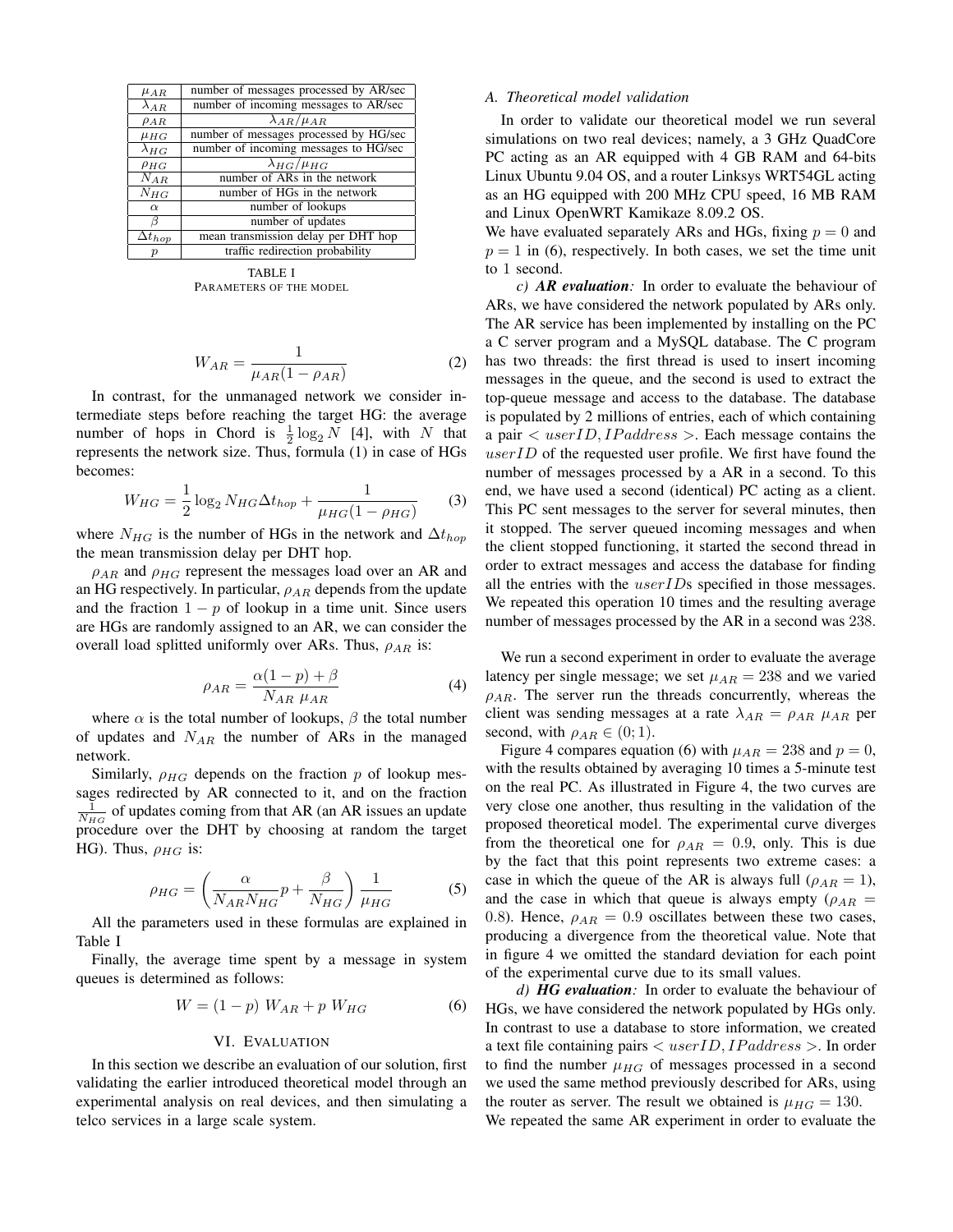

Fig. 4. Average response time for AR under different traffic intensity



Fig. 5. Average response time for HG under different traffic intensity

average latency per single message, by setting  $\mu_{HG} = 130$ and varying  $\rho_{HG}$ . The comparison between the theoretical and experimental analyses is shown in figure 5; in this case, we set  $\Delta t_{hop}$  to 0.03 seconds [16] and  $N_{HG}$  to 200000.

Even in the case of HGs, our experiment validates the theoretical model. As in figure 4, we omitted the standard deviation for each point of the experimental curve due to its small values.

#### *B. Simulation*

We also run a simulation study aiming at assessing the tradeoff between the number of ARs and HGs that could lead to a significant managed network size reduction, while providing services within QoS constraints in terms of messages latency. To this end, we used realistic data collected in the experimental analysis to simulate our model on a large scale system. These data concern: (i) the *service time* (i.e., the time needed for extracting a message from the queue and accessing user information); (ii) the transmission delay in the provider managed network.

Finally, following the specifications we obtained from the telco provider, we didnt consider the impact of churn rate as home gateways are switched on most of the time. This implies that the churn rate is negligible.

*e) Test details:* Our tests run again over a 3 GHz Quad-Core PC with 4 GB RAM and 64-bits Linux Ubuntu 9.04 OS. Both the architecture and VoIP service are implemented using OMNeT++ v. 4.0 64-bits, a C++ component-based simulator [17]. We run simulations by varying the number of ARs in the set  ${5 - 30}$ ; the number of users is 10 millions: 60% of them are mobiles, while the remaining  $40\%$  are fixed. In addition, the number of HGs is fixed to 4 millions. All these values were required by the telco provider as they reflect the real users setting in our country. Thus, we simulate a scenario in which all fixed users are equipped with an HG. Currently, not all customers are provided with an home gateway. Anyway, due to the continuous effort telco providers are making toward the reduction of management costs, we expect that in few years the simulated scenario will be adopted in practise. For each configuration *number of ARs - number of HGs*, we evaluated the mean message latency. The *service time* was obtained averaging the results of 10000 runs obtained running on the real PC and the Lynksis router the clientserver program described in section VI; we computed for each single run the time spent to those devices for accessing their information repository and retrieving the requested profile. This time follows a Gaussian distribution, with mean value equal to 4*.*2323 milliseconds and standard deviation equal to 3*.*91626 10*−*<sup>3</sup> milliseconds for ARs, and mean and standard deviation for HGs equal to 2*.*05195 and 1*.*0759 10*−*<sup>1</sup> milliseconds, respectively. Communication channels have been divided in *fast* and *slow*. A fast channel is used to connect ARs within the managed network and HGs to ARs; a slow channel, instead, is used to connected HGs in the DHT. For sake of simplicity, we model both fast and slow channels as a Gaussian distribution. The Mean value and standard deviation for fast channels are computed averaging 10000 RTT values obtained running a simple client-server program on two real PCs over the GARR-G network [19] at Sapienza University. These values resulted in 2*.*44949 and 2*.*19 10*−*<sup>1</sup> milliseconds, respectively. The mean value and standard deviation for slow channels were set to 30 and 2*.*569 milliseconds, as assessed in a previous study on a WAN environment [16].

All the following results are the average of 5 different tests on the same scenario; that is, the number of unique profiles in the network is 10 millions; each profile has  $k = 2$  copies, one stored in the managed network and one in the unmanaged network.

We simulated one hour of the day with maximum request rate *RR*, fixed 3000 lookup/sec. This value is obtained by considering the number of telephony calls in a peak hour for 1 million population of fixed [18] and mobile [10] users. For a population of 10 millions users, we assume the number of calls growing approximately up to 300. In order to accomodate the growing of applications using such services as depicted in figure 1, we estimate an aggregate *RR* of an order of magnitude greater than the one expected for phone calls.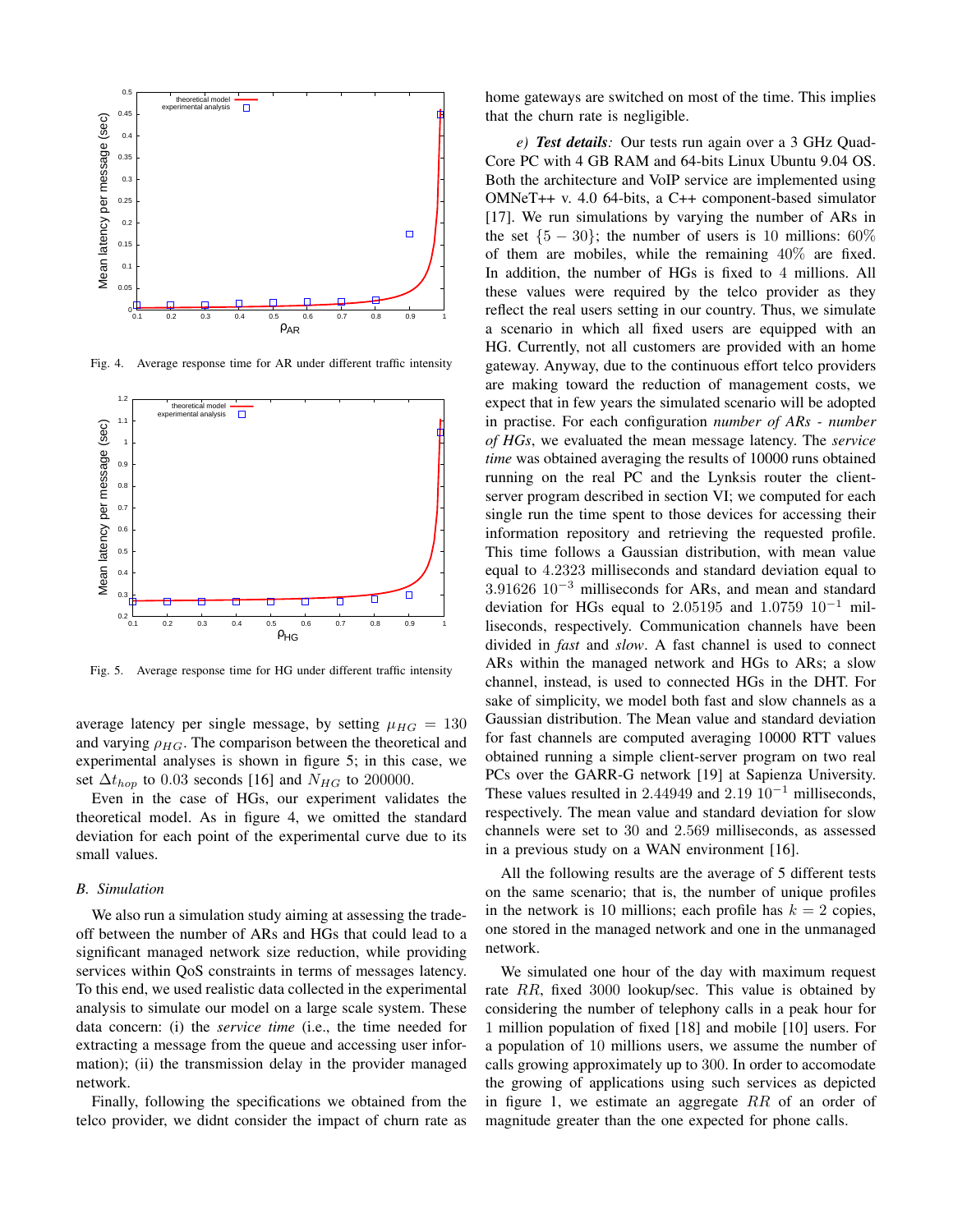

Fig. 6. Mean lookup latency with 4M HGs varying the number of ARs

*f) Results:* Figure 6 shows the mean lookup latency varying the number of ARs in the managed network and the probability *p* of traffic redirection in the set  $\{0, 0.1, 0.5, 0.95\}$ . As stated above, the number of HGs is 4 millions. The parameter that helps in reducing the managed network size is *p*. Redirecting a lookup message avoids it to wait for a long in the AR's *Access to Memory* queue, due to the presence of update and other lookup messages. Augmenting *p* from 0 to 0*.*95, the number of required ARs in the managed network is more than halved. In addition, the figure shows an interesting trade-off between number of ARs and *p*: an higher *p* value helps to reduce the managed network size; however, it imposes an overhead due to lookup procedures over the DHT. Hence, a telco provider should properly set *p* accordingly with the managed network size that is willing to maintain and the expected QoS standard. Fig. 6. Mean lookup latency with 4M HGs varying the number of ARs<br>
Fig. 6. Mean lookup latency, with 4M HGs varying the number of ARs<br>
varying the control in the mean lookup latency<br>
varying the number of ARs in the manag

Figure 7 shows how experimental results are confirmed by the theoretical model. Formula 6 represents a powerful tool for a telco provider to determine the composition of the system internal infrastructure (number of ARs versus number of HGs) in order to guarantee services within the desired QoS constraint. All the simulation parameters included in 6 are listed in II.

| $\mu_{AR}$       | 238 messages/sec             |  |
|------------------|------------------------------|--|
| $\mu_{HG}$       | 130 messages/sec             |  |
| $N_{AR}$         | $\{5 - 30\}$                 |  |
| $N_{HG}$         | 4 millions                   |  |
| $\Delta t_{hop}$ | 30 milliseconds (mean value) |  |
| (0:1)            |                              |  |
| TABLE II         |                              |  |

VALUES USED IN THE THEORETICAL MODEL

Finally, we use function 6 to compute the minimum number of ARs and HGs in order to guarantee a service with mean lookup latency of 200 milliseconds [3]. Results are reported in table III. They evidences that when the probability *p* is very high (i.e.,  $p = 0.95$ ), the number of ARs in the network reduces drastically. In this case, the size of the DHT has a big



Fig. 7. Comparison between simulation and theoretical results with 4M HGs varying the number of ARs

of lookup procedure performed over it. Hence, a small DHT has to be used (i.e., 10*k* HGs), in order to reduce the mean number of hops to retrieve a user profile and, in turn, the lookup latency. On the contrary, when  $p$  is lower (i.e.,  $p = 0.1$ ,  $p = 0.5$ ) the lookup latency is mainly determined by ARs; thus an higher number of servers in the managed network is required. In this case the DHT size has much less impact due to the limited number of lookup procedures performed over it.

| р         | <b>HGs</b> | ARs |  |  |
|-----------|------------|-----|--|--|
| 0.1       | 100k       | 19  |  |  |
| 0.5       | 100k       | 14  |  |  |
| 0.95      | 10k        | 8   |  |  |
| TABLE III |            |     |  |  |

CONFIGURATIONS ARS-HGS TO GUARANTEE A LOOKUP LATENCY OF 200 MILLISECONDS

# VII. CONCLUSION

In this work we describe a hybrid architecture for supporting telco and third party services in NGNs. In particular, to embrace the expected developments of these services in the close future, we considered an environment in which the number of requests of lookup per second is one order of magnitude greater than the one generated by current VoIP services. This load is balanced between a core network done by a set of servers and an edge network done by home gateways arranged as a DHT. We have shown that the DHT can be used to reduce the number of servers significantly while meeting specific QoS requirements, this, in turn implies a reduction of the operational (energy and management) cost from the operator (despite the increased load). Simulation results have been provided considering 10 million users and 4 millions of home gateways. Finally, we have provided a theoretical model of the system that validated the simulation and, thus, it can be used as a powerful (and simple) tool by a telco designer to estimate the number of servers and of home gateways necessary to maintain a given quality of service in the telco infrastructure.